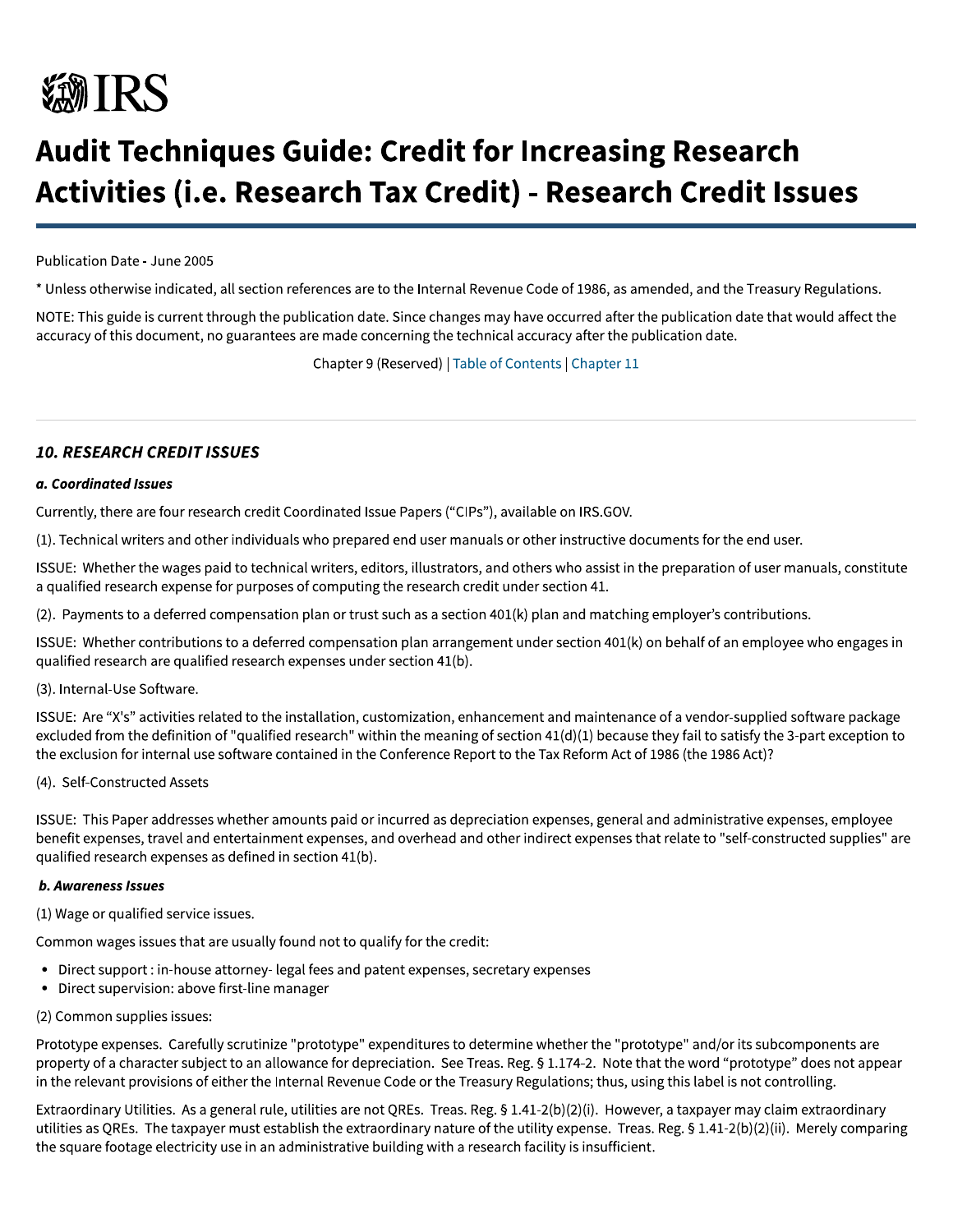(3) Computational Issues:

Section 280C. If a taxpayer claims the research credit for qualified research expenses ("QREs"), no deduction is allowed for that portion otherwise allowed as a deduction in an amount equal to the amount of the research credit. Section 280C(c)(3). The election of a reduced research credit under section  $280C(c)(3)$  is required to be made with the filing of a taxpayer's original return.

Tax Consequences of Reversing an Invalid Section 280C(c) Election: There are numerous material federal income tax consequences that may flow from a taxpayer's recomputation of the research credit at the regular 20 percent rate, with a correlative reduction in its deductions. Some of these potential consequences are: Increased regular or corporate AMT tax liabilities, restricted interest, adjustments to the I.R.C. § 39 general business credit carryover, foreign tax credit limitation, and adjustments to NOLs. Examiners should make sure that all computational adjustments flowing from reversing an invalid I.R.C. § 280C(c)(3) election are addressed.

Section 280C and "protective elections". A valid section 280C(c)(3) election can only be made by actually computing and claiming the reduced (13%) credit on taxpayer's original, timely filed tax return. Taxpayer can not make a valid election without claiming the credit, by merely writing the words "280C", or by making a statement on the original tax return that taxpayer elects section 280C in the event that they later determine that they have research credit. If the taxpayer files an amended return claiming the reduced credit under section 280C(c)(3), when they did not claim credit at the reduced rate on the original timely filed return, the election is invalid and the claim should be returned to taxpayer to correct.

Section 41(f)(3) provides rules for computing the research credit after the acquisition or disposition of a trade or business. Although the Service has yet to issue regulations on the application of this section, many taxpayers fail to apply the plain language of section 41(f)(3). The Research Credit Technical Advisors strongly recommend that examination teams seek their assistance, in conjunction with Issue Counsel, on the application of section  $41(f)(3)$ .

Section 41(c)(5)(A) requires that a taxpayer establish consistency between the QREs claimed in the current year(s) and the QREs it paid or incurred during its base years (December 31, 1983 through January 1, 1989). This issue should be addressed with the taxpayer upon commencement of the audit. See I.R.C. § 41(c)(3)(C).

Section  $41(f)(1)(A)(i)$  provides that all members of the same controlled group of corporations shall be treated as a single taxpayer. Likewise, all trades or businesses (whether or not incorporated) which are under common control shall be treated as a single taxpayer. Examiners should verify that the taxpayer has included all related entities in its research credit computation, regardless of whether these other entities have research expenses.

#### c. Development and Presentation of Issues

(1) Notice of Proposed Adjustment/ Revenue Agent Report and Report Writing

The Notice of Proposed Adjustment (i.e. NOPA - Form 5701) or Revenue Agent Report (RAR) should include all details as to why the projects were not qualified for the credit, as well as detail as to what the project actually was. Organizing the NOPA into sections of small, mid-size, and large projects, or other categories, can be helpful for the examiner to organize his/her thoughts about the issue, and in communicating with the taxpayer. For cases going to Appeals, take the extra time to make the NOPA and RAR as complete as possible, as this will help the Appeals Officer. Sometimes the workpapers go with the RAR, other times they do not.

Each report narrative should contain a discussion explaining the nature of each challenged research project (or other research credit related adjustment, such as the base year amount computation) in plain English. It is important to take the time necessary to clearly state the facts of the case, state why an adjustment should be made, and to clearly state why the taxpayer's position is not correct. Every important fact or argument should be clearly stated.

It is imperative to get a good handle on the facts involving each research project that is disallowed. Spending time reviewing the research projects that are worthy of examination is essential, and helps to isolate any factual discrepancies that must be resolved before applying the law. A clear discussion of the agent's understanding of the facts of the case is very beneficial in properly applying the law at the Appeals level.

All documents that an examiner is relying upon regarding a research project should be in the RAR as exhibits or included in the workpapers so they can be easily accessed. The binders presented by many taxpayers are voluminous, and are often impossible to work with efficiently.

#### (2) Substantiation and Documentation

It is a perfectly reasonable rationale for disallowance to assert that the substantiation supporting the claim(s) is inadequate. However, such a disallowance needs to be supported by an analysis of what is relied upon by the taxpayer and why it is unreliable, insufficient, irrelevant, misleading, etc. That is, the foundation must be enumerated in detail to support the disallowance.

If a claim has been disallowed due to inadequate substantiation, it would further support the determination if the examiner's methodology were detailed. Detailing the examiner's methodology would start with the identification of the taxpayer's cost accounting system and an explanation why this is the "best" evidence (or normally would be the best evidence). The explanation then could identify the records maintained (or not maintained) for this system. (For example, how are programmer/ engineer/ consultants "activities" accounted for and where in the workpapers is the IDR requesting the records used to substantiate these activities)?